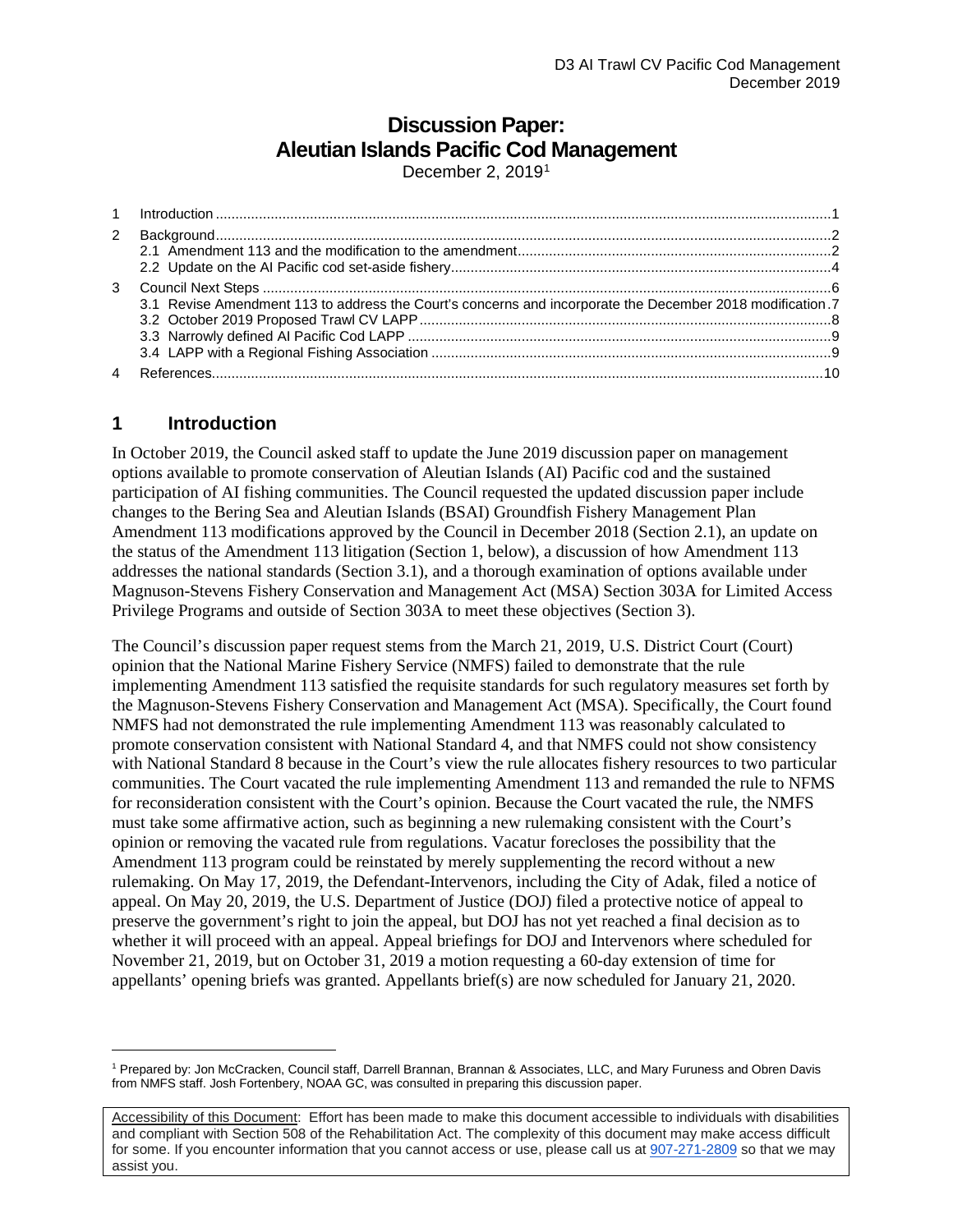Additionally, on August 23, 2019, NOAA requested an extension of currently approved information collection associated with Amendment 113 in the event of a successful appeal (FR 44286). In 2016, NMFS implemented this collection of information under Amendment 113, which contains the annual notification of intent that the City of Adak or the City of Atka submits to NMFS of its intent to process AI Pacific cod in the upcoming fishing year in order for the BS trawl CV A-season sector limitation and the AI CV harvest set-aside to go into effect in the upcoming year. As the annual notification of intent is based on the vacated regulations that implemented Amendment 113, this information will not be collected unless the regulations are reinstated on appeal.

The Council recognized that the Court's order vacating Amendment 113 has left insufficient protections for AI communities from the risks associated with excess offshore harvesting and processing capacity created by previously rationalized programs being used in the AI Pacific cod fishery. Offshore harvesting and processing activities continue to have the potential to threaten the long-term stability of shorebased processors in the region, so the Council requested the initial discussion paper be prepared for the June 2019 meeting and then requested staff update that discussion paper for the December 2019 meeting.

# <span id="page-1-0"></span>**2 Background**

## <span id="page-1-1"></span>**2.1 Amendment 113 and the modification to the amendment**

In October 2015, the Council recommended a management measure to provide stability to AI shoreplant operations and the communities dependent on shoreside processing activity by prioritizing a portion of the AI Pacific cod total allowable catch (TAC) for access by CVs delivering their AI Pacific cod catch to shoreplants in the AI. The Secretary of Commerce (Secretary) approved the Council's recommendation (Amendment 113) which had an effective date of November 23, 2016. The amendment modified the management of the BSAI Pacific cod fishery to set aside a portion of the AI Pacific cod TAC for harvest by CVs directed fishing for AI Pacific cod and delivering their catch for processing to a shoreside processor located on land west of 170° W. longitude in the AI. The harvest set-aside applies only if specific notification and performance requirements are met, and only during the first few months of the fishing year. This harvest set-aside provides the opportunity for vessels, AI shoreplants, and the communities where AI shoreplants are located to receive benefits from a portion of the AI Pacific cod fishery. The notification and performance requirements preserve an opportunity for the complete harvest of the BSAI Pacific cod resource if the set-aside is not fully harvested.

In February 2018, the Council identified a regulatory issue that ran counter to the intent of providing community protections in the AI. Since the AI Unrestricted Fishery and the AI CV Harvest Set-Aside are administered simultaneously, the AI Pacific cod catch that is delivered to offshore or non-AI shoreplants by trawl CVs is deducted from both the AI Unrestricted Fishery and the BSAI Trawl CV A season allocation. The deduction of AI Pacific cod delivered to offshore processors or non-AI shoreplants from the total BSAI Trawl CV A season allocation could result in a situation in which the total A season allocation could be landed between the AI unrestricted fishery and the BS "remainder."[2](#page-1-2) This result runs counter to the intent of the Council to provide stability to AI shoreplant operations and the communities that are dependent on that processing activity by ensuring that a portion of the A season allocation is available for use by trawl CVs that intend to harvest AI Pacific cod from the AI CV Harvest Set-Aside and deliver to AI shoreplants.

In April 2018, the Council developed a purpose and need statement and requested that staff develop an analysis of three action alternatives to adjust Amendment 113 regulations implementing the AI Pacific cod set-aside for trawl CVs delivering to shoreplants in the AI to prioritize the AI Pacific cod CV harvest

<span id="page-1-2"></span><sup>&</sup>lt;sup>2</sup> The BS remainder equals the total BSAI trawl CV A season allocation minus a BS Trawl CV Limitation, which is an amount equivalent to the AI CV Harvest Set-Aside.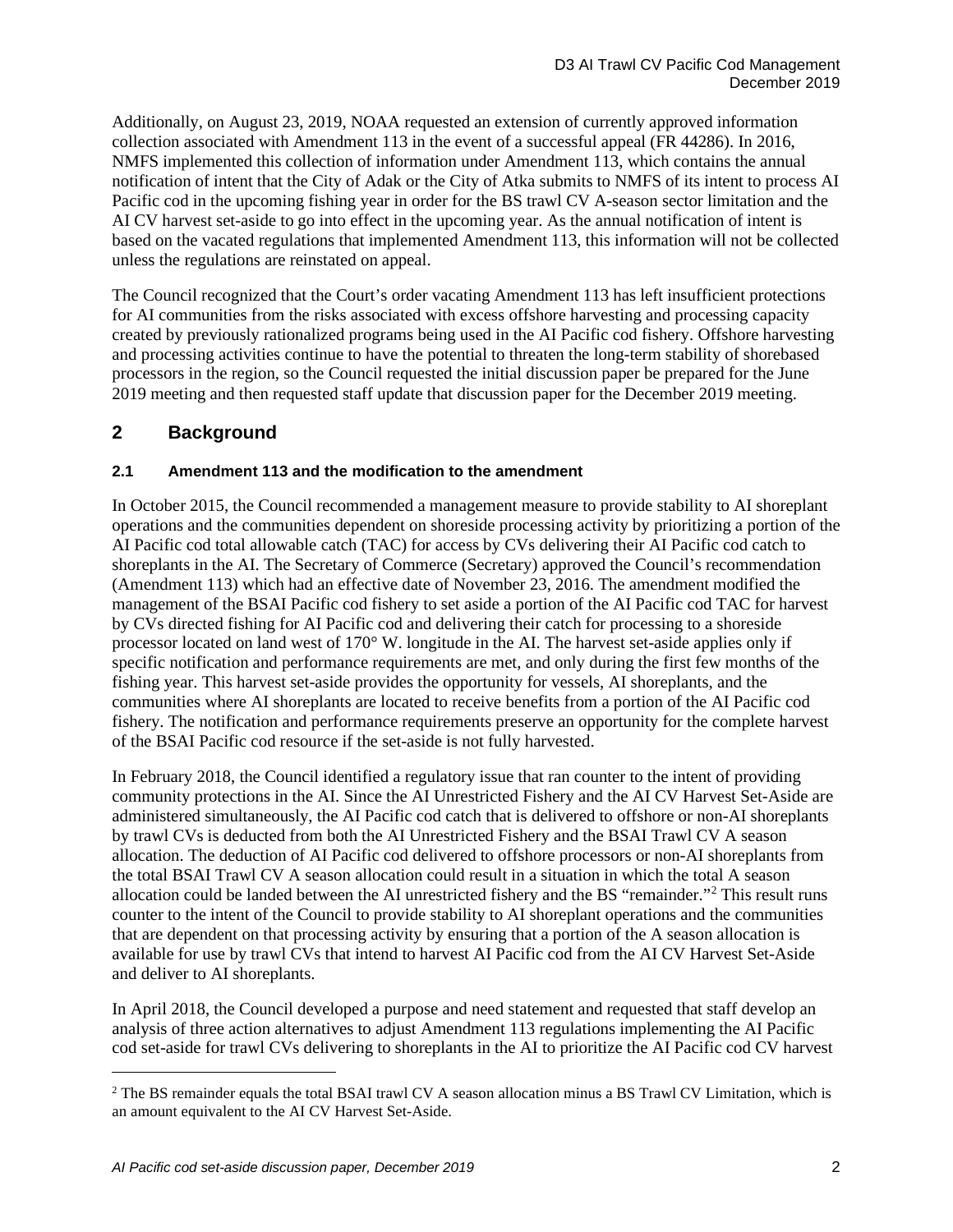set-aside fishery before the AI unrestricted fishery for the trawl CV sector. In December 2018, the Council recommended to the Secretary to modify Amendment 113 so that harvest by trawl CVs from the AI Unrestricted Fishery will also be deducted from the BS Trawl CV Remainder when determining the closure of the BS subarea. Since the Council's recommendation in December 2018, the analysis has been updated to include those recommendations, but no further work on the amendment package has been completed given the Court's order vacating Amendment 113.

Provided below is the problem statement and the alternatives identified when considering modifications to BSAI Amendment 113.

The Council adopted the following purpose and need statement during its April 2018 meeting.

*Amendment 113 to the Bering Sea and Aleutian Islands Fishery Management Plan (BSAI) was intended to address the Council's concern of the continued risk of increased processing participation by rationalized sectors in the nonrationalized Aleutian Island cod fishery. In the first year Amendment 113 was in effect, changes in fishery participation patterns and total allowable catches in the BSAI resulted in the fishery progressing in a manner that may have been counter to the intent of providing community protections in the Aleutian Islands. The Council intends to modify Amendment 113 such that the prosecution of the BSAI Pacific cod fishery aligns with the Council's original objective of addressing the risk that participants in the BSAI rationalized fisheries may diminish the historical share of the BSAI Pacific cod of other industry participants and communities that depend on shoreplant processing in the region.* 

#### **Alternative 1**. No Action

**Alternative 2.** Amend CFR  $679.20(a)(7)(viii)(E)$  as follows:

- (1) Language is unchanged
- (2) Language is unchanged
- (3) Aleutian Islands Unrestricted Fishery*.* Prior to March 15, vessels otherwise authorized to directed fish for Pacific cod in the Aleutian Islands may directed fish for that portion of the Aleutian Islands Pacific cod non-CDQ directed fishing allowance that is specified as the Aleutian Islands Unrestricted Fishery as determined in paragraph  $(a)(7)(viii)(B)$  of this section and may deliver their catch to any eligible processor, provided directed fishing for Pacific cod by the catcher vessel trawl sector is allowed in the BS Subarea.
- (4) Management of Trawl Catcher Vessels in the Aleutian Islands Unrestricted Fishery. If the trawl catcher vessel sector is closed in the BS Subarea prior to March 15, only trawl catcher vessels that deliver their catch of Aleutian Islands Pacific cod to an Aleutian Islands shoreplant for processing may directed fish for that portion of the Aleutian Islands Pacific cod non-CDQ directed fishing allowance that is specified as the Aleutian Islands Unrestricted Fishery as determined in paragraph  $(a)(7)(viii)(B)$  of this section.
- (5) Minimum Aleutian Islands shoreplant landing requirement*.* If less than 1,000 mt of the Aleutian Islands Catcher Vessel Harvest Set-Aside is landed at Aleutian Islands shoreplants on or before February 28, then paragraphs  $(a)(7)(viii)(E)(1)$  thru (4) of this section will not apply for the remainder of the fishing year.
- (6) Language is unchanged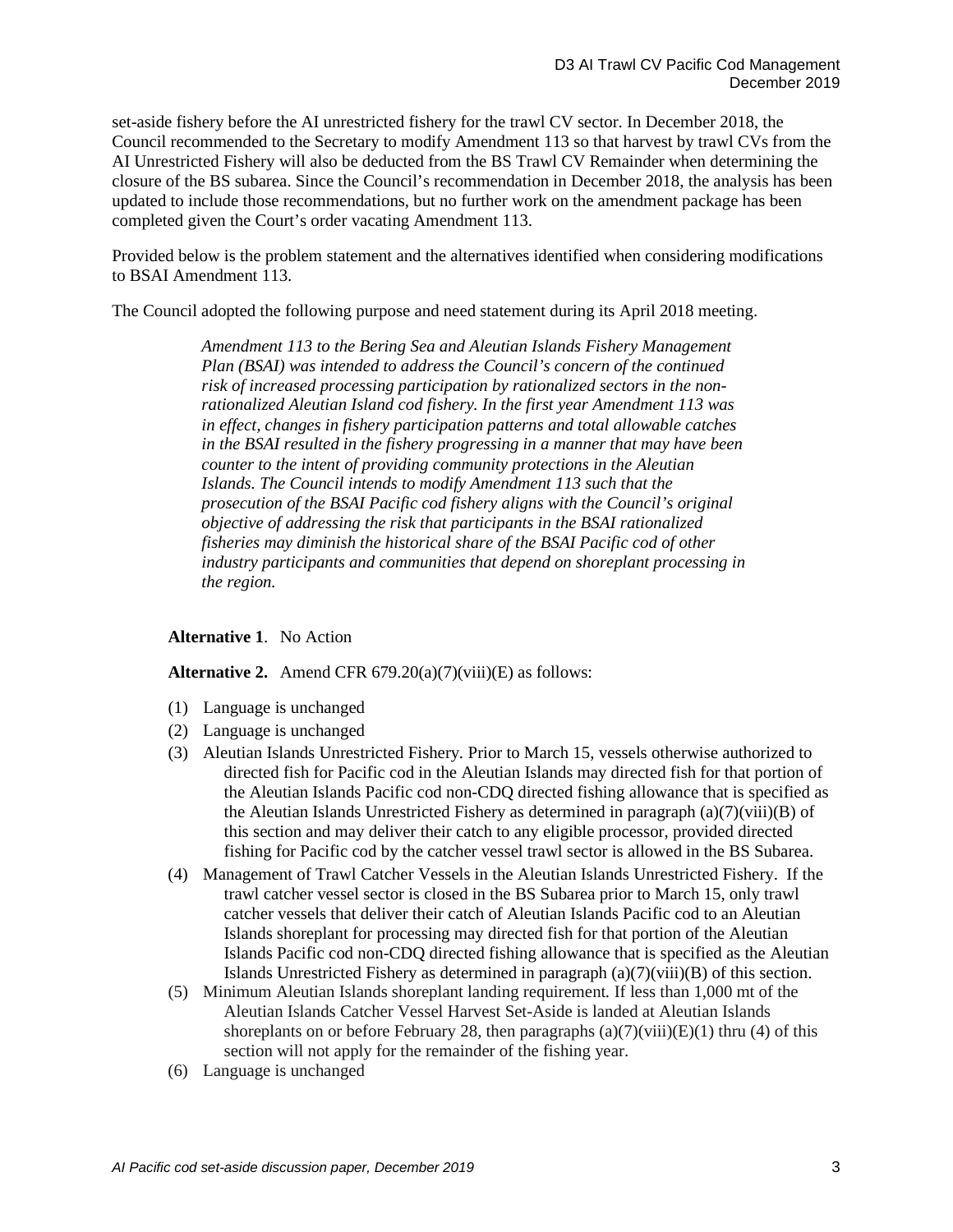**Alternative 3.** If the Aleutian Islands Catcher Vessel Harvest Set-Aside is in effect, the trawl CV sector may not engage in directed fishing for cod from the Aleutian Islands Unrestricted Fishery until the earlier of March 15 or until the entire Set-Aside is landed.

This prohibition will be removed if less than 1,000 mt of the Aleutian Islands Catcher Vessel Harvest Set-Aside has not been landed by February 28.

### **Alternative 4 (Preferred Alternative).**

1) Prior to March 21, the A-season trawl CV Pacific cod harvests in the Bering Sea and trawl CV Pacific cod harvests in the Aleutian Islands except harvests delivered shoreside west of 170° longitude in the AI shall be limited to an amount equal to the BSAI aggregate CV trawl sector Aseason allocation minus the lessor of the AI directed Pacific cod non CDQ DFA or 5,000 mt.

Upon the closure under the above provision, directed trawl CV fishing for non CDQ BSAI Pacific cod is prohibited for all trawl CVs vessels except trawl CVs delivering shoreside west of 170° longitude in the AI prior to March 21, unless restrictions are removed earlier under 3 or 4 below.

2) Prior to March 15 AI directed Pacific cod non CDQ harvests of any sector other than the CV sector delivering shoreside west of  $170^{\circ}$  longitude in the AI as defined in 1) are limited to the amount of the AI directed Pacific cod non CDQ DFA above minus the amount set-aside from the trawl CV BSAI allocation under 1). Catches of those other sectors under this provision are not subject to the regional delivery requirement.

3) If less than 1,000 mt of the AI Pacific cod non CDQ TAC has been landed shoreside west of 170 longitude in the AI by February 28 the restrictions under 1) and 2) shall be suspended for the remainder of the year.

4) If prior to November 1, neither the City of Adak nor the City of Atka have notified NMFS of the intent to process non CDQ directed AI Pacific cod in the upcoming year, the Aleutian Islands shoreside delivery requirement and restriction on the trawl CV sector allocation is suspended for the upcoming year. Cities can voluntarily provide notice prior to the selected date.

Options that apply to Alternative 4:

Option 1: Under Alternative 4, change the date for requiring shoreside deliveries to March 15.

Option 2 **(Preferred Alternative)**: Keep the dates the same but allow Pacific cod harvested in the AI to be delivered either shoreside or at-sea after March 15, the BS limitation would not apply after March 21st or sooner if the AI Pacific cod TAC is achieved.

Shoreside deliveries are defined as deliveries made to a facility physically located on land.

#### <span id="page-3-0"></span>**2.2 Update on the AI Pacific cod set-aside fishery**

The first full year the AI Pacific cod set-aside could have applied was 2017, but neither the City of Adak nor the City of Atka notified NMFS of the intent to process AI Pacific cod in late 2016, which advance notice is required in regulation. As a result, the AI Pacific cod set-aside did not apply for 2017. In late 2017, the City of Adak notified NMFS of the intent to process AI Pacific cod for the 2018 fishing year, so in 2018, 5,000 mt of the AI Pacific cod was set aside for harvest by CVs delivering their catch to AI shoreplants.

The AI Pacific cod set-aside was utilized for the 2018 and 2019 fishing years. For the 2018 fishing year, 27 percent of the 21,500 mt AI Pacific cod ABC was assigned to the State AI GHL fishery and the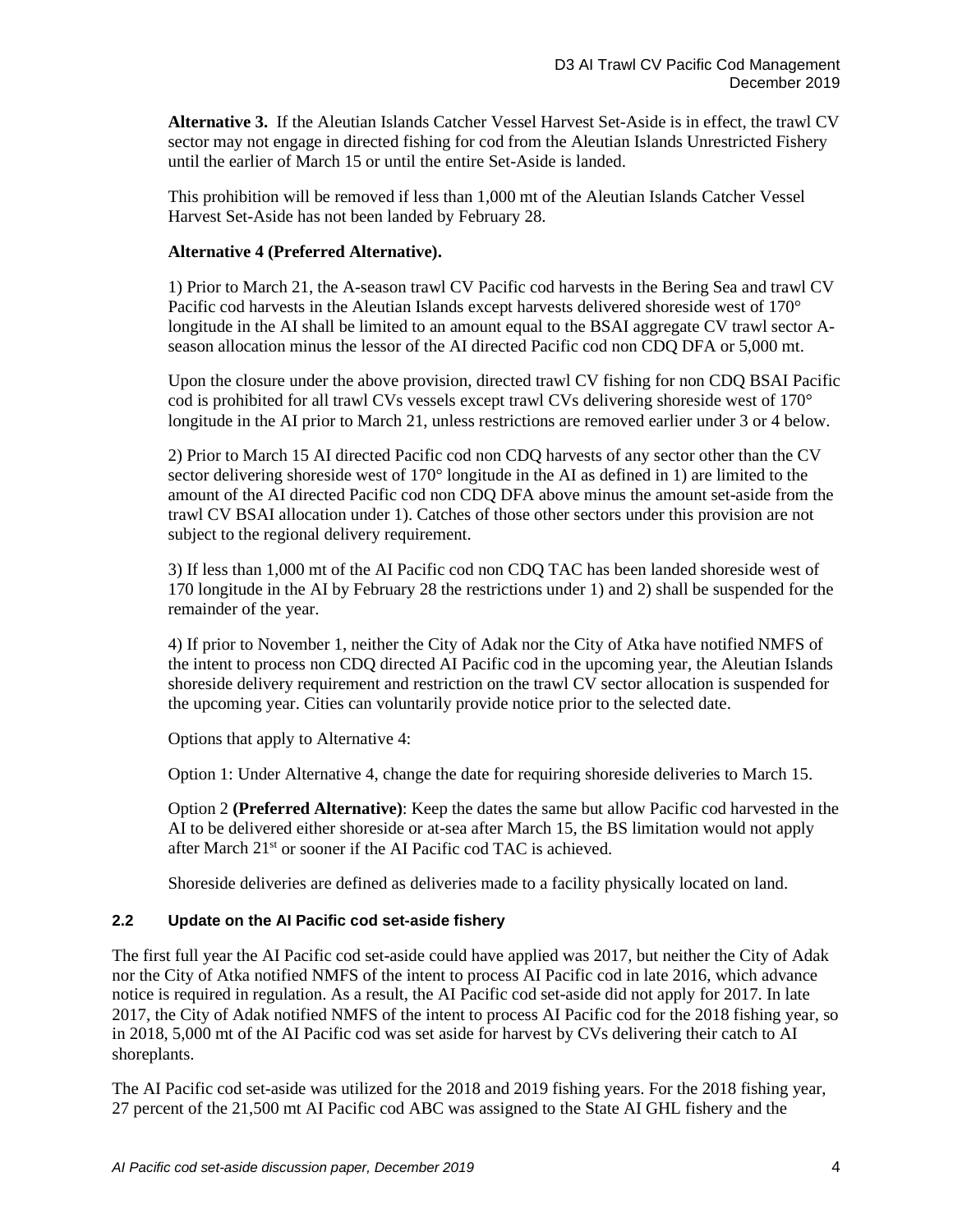remaining 73 percent of the ABC was assigned to the federal fishery as the AI TAC. The GHL and federal hook-and-line (HAL), pot, and jig gear fisheries opened on January 1, 2018. Several less than 60' pot CVs participated in the State AI GHL fishery and delivered to an AI shoreplant. Some greater than or equal to  $60'$  pot CVs arrived about a week after the start date (January  $4<sup>th</sup>$  and January  $8<sup>th</sup>$ ) and participated in the federal Pacific cod fishery. On January 19, 2018, BSAI Pacific cod directed fishing closed for pot CVs greater than or equal to 60'. On January 23, 2018, BSAI Pacific cod directed fishing closed for CV less than 60' using HAL/pot gear. The AI shoreplant did not take deliveries of any Pacific cod deducted from the federal TAC by the CVs less than 60' HAL/pot sector<sup>[3](#page-4-0)</sup>.

On January 20, 2018, the federal BSAI non-CDQ Pacific cod trawl CV fishery opened to directed fishing. Some trawl CVs arrived in the AI after participating in the BS fisheries as well as some of the smaller CVs from the Western GOA. The trawl CVs began fishing for the AI shoreplant in early February. Directed fishing closed on February 11, 2018 for the BS non-CDQ Pacific cod trawl CV sector to prevent exceeding the 2018 BS trawl CV A-season sector limitation. The limited deliveries by pot CVs from the federal Pacific cod fisheries and the late arrival of the trawl CVs created some concern that the 1,000 mt AI minimum requirement would not be reached by February  $28<sup>th</sup>$ . However, the shoreplant was able to reach the required amount and the 5,000 mt set-aside remained in effect.

Since there was 6,516 mt of AI Pacific cod that was available in the unrestricted fishery, two companies made plans to harvest a portion of that allowance and deliver the catch to processors other than AI shoreplants. One company was using its CV to deliver to one of its catcher/processors (C/Ps) acting as a mothership. However, this occurred during the February 2018 Council meeting, and when the Council was made aware of the issue with Amendment 113, the Council asked this company to not participate in the unrestricted fishery, due to the impacts to the AI shoreplant. This company had already taken a small amount of AI Pacific cod, but they agreed to stand-down from the fishery at the request of the Council. After the 2018 A-season was underway, a second company requested that their trawl CVs be allowed to deliver to the AI shoreplant. In part due to capacity constraints and the timing of the request, the AI shoreplant did not offer a market to those trawl CVs. The company instead decided to have some of its trawl CVs deliver AI Pacific cod to Dutch Harbor.

CVs that were delivering to the AI shoreplant are reported to have self-imposed trip limits and a one-day stand-down after a delivery to help reduce wait times for processing at the plant and improve product quality. Trawl CVs set the trip limit at 400,000 lbs. for the larger CVs and 100,000 lbs. for smaller CVs. These trip limits were abandoned when NMFS announced the BSAI A season trawl CV closure for March 4, 2018, which resulted in a larger volume of Pacific cod being delivered during a short period of time.

Once trawl CVs harvest an amount that is projected to be equal to the BSAI trawl CV sector A-season allowance, they are closed to directed fishing. In 2018, this occurred on March 11. Catch in the AI setaside and unrestricted fishery resulted in the trawl CV sector A season being closed in the BSAI prior to the entire 5,000 mt AI set-aside being delivered. That meant the only CV sector that remained open<sup>[4](#page-4-1)</sup> to directed fishing until March 15 was the BSAI jig gear sector. The BSAI allocation to the jig sector was insufficient to allow the AI shoreplant to take deliveries of the remaining 5,000 mt AI set-aside before March 15.

<span id="page-4-0"></span><sup>&</sup>lt;sup>3</sup> NMFS did reapportion 1,400 mt from the jig sector to the <60' HAL/pot sector on February  $6<sup>th</sup>$ , but the <60' HAL/pot sector in federal waters may not reopen until September 1st.<br><sup>4</sup> The <60' HAL/pot Pacific cod fishery was closed to directed fishing in the BSAI on January 23. On February 6,

<span id="page-4-1"></span>NMFS reallocated 1,400 mt of the jig A-season allocation to the < 60' HAL/pot sector. That reduced the total Aseason jig allowance to 129 mt. The 510 mt B-season jig allowance became available on April 30<sup>th</sup>.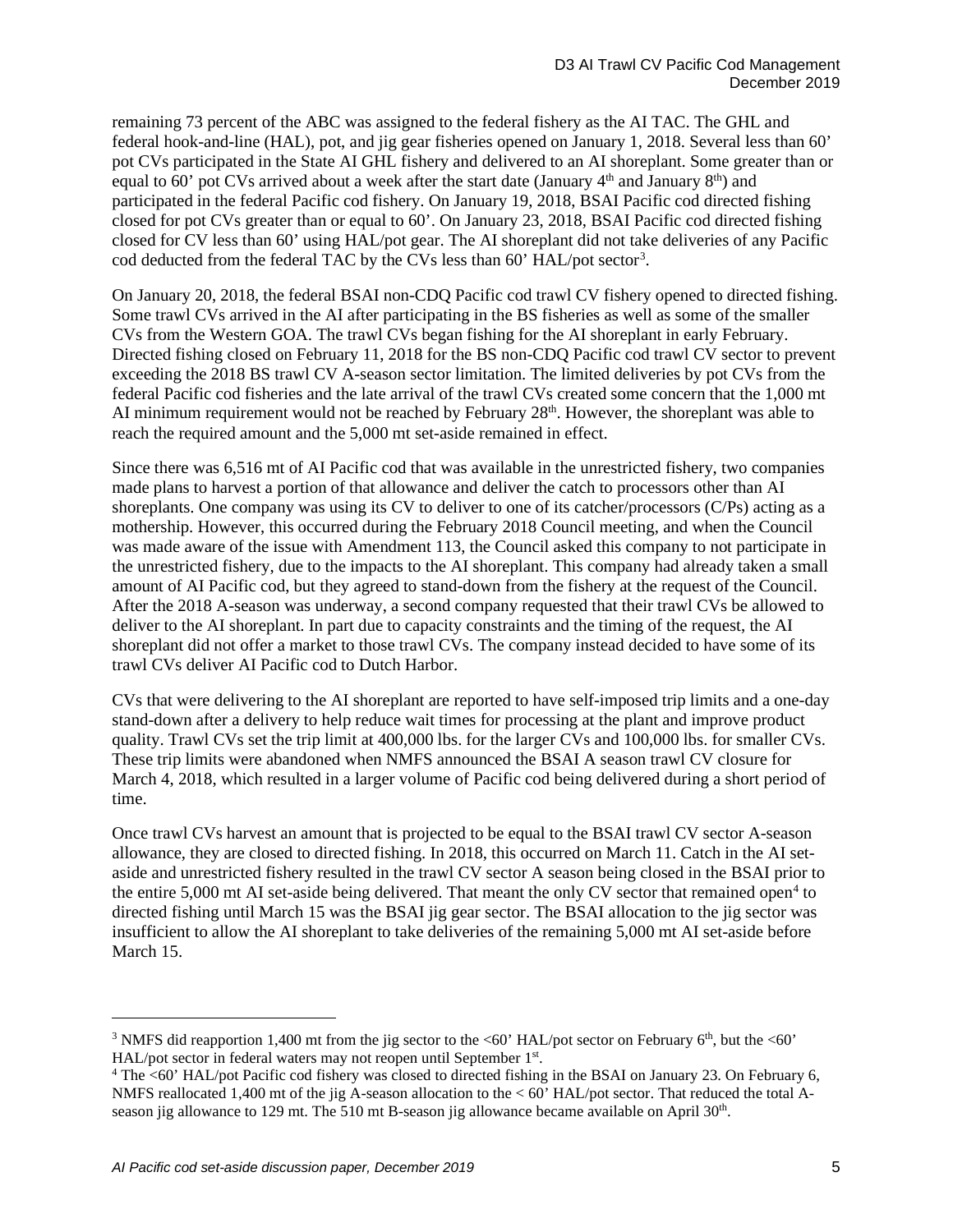NMFS announced that the 5,000 mt AI set-aside had not been landed at the AI shoreplant by March 15<sup>th</sup>. Because the 5,000 mt AI set-aside was not reached by that date the BS non-CDQ trawl CV A-season sector limitation remained in effect until March 21 and the AI set-aside did not apply for the remainder of the year. The amount of the 5,000 mt AI set-aside that was delivered to the AI shoreplant in 2018 cannot be reported using Federal or State data due to confidentiality restrictions<sup>[5](#page-5-1)</sup>.

The BSAI Pacific cod non-CDQ trawl CV B-season opened to directed fishing on April 1. The 2018 Bseason allowance was set at 4,425 mt at the start of the fishing year. Directed fishing was closed on April 3 as a result of the B-season allowance being reached. The AI shoreplant took Pacific cod deliveries during the B-season. However, as was the case for the A-season, confidentiality restrictions prohibit reporting the amount of catch delivered to the AI shoreplant relative to other BSAI processors.

For the 2019 fishing year, one AI shoreplant notified the NMFS that they would be participating in the 2019 Pacific cod season. For 2019, the AI Pacific cod directed fishing allowance (DFA) was set at 10,193 mt. The DFA was specified as 5,193 mt for the AI unrestricted fishery and 5,000 mt for the AI CV harvest set-aside for delivery to AI shoreplants. Vessels participated in both the BS and AI areas for the federal Pacific cod CV greater than or equal to 60' pot fishery and the CV less than 60' pot/hook-and-line fishery beginning on January 1, and deliveries were made in both the BS and AI. The CV less than 60' pot/hook-and-line sector closed on January 12, and the CV greater than or equal to 60' pot gear sector closed on January 15. The closures for both sectors applied to both the BS and the AI.

The BSAI trawl CV sector for Pacific cod opened on January 20 with an overall A season sector allocation of 26,388 mt. Vessels participated in both the BS and the AI beginning in January. The BS subarea closed on February 1 after achieving the BS trawl remainder (BSAI trawl CV A season allocation minus 5,000 mt to be harvested from the AI). Although the new modified regulation for Amendment 113 was still not in place for 2019, industry agreed not to participate in the AI unrestricted fishery if it cut into the 5,000 mt set-aside established for AI shoreplants. However, there was some fish remaining in the CV trawl fishery over the 5,000 mt needed for AI shoreplants to achieve the full set-aside. As a result, some unrestricted fishing did occur in the AI after the closure of the BS, but it did not affect the AI shoreplant's ability to achieve the full set-aside amount.

On February 21, 2019, the NMFS announced that AI shoreplants had landed the 1,000 mt necessary to keep the set-aside regulations in place after February 28. As a result, the set-aside regulations remained in effect until March 15 and the BS CV trawl limitation remained in effect until the set-aside was achieved or until March 21, whichever came first. On March 15, NMFS announced that AI shoreplants had not landed the full 5,000 mt set-aside. As a result, the BS CV trawl limitation remained in effect until March 21. Although shoreplants did not land the full set-aside amount by March 15, the CV trawl Pacific cod fishery in the AI remained open until March 16. The CV trawl Pacific cod B season opened on April 1 and closed on April 2 for a 24-hour fishery. Vessels participated in both the BS and AI and harvest was landed in both areas. Pacific cod harvest landed at the AI shoreplant is confidential.

# <span id="page-5-0"></span>**3 Council Next Steps**

To be clear, the Council is not obligated to take any action to address the absence of protections for AI communities as a result of the Court's order to vacate Amendment 113. If the Council decides to take no action, NMFS would remove the vacated rule from regulations, and, at that point, the Council should remove the Amendment 113 language from the Fishery Management Plan for Groundfish of the BSAI

<span id="page-5-1"></span><sup>5</sup> Golden Harvest Alaska Seafood, LLC in a public comment letter to the NPFMC in April 2018 noted that "landings from the Federal fishery were 4,010 mt; or about 80% of the AI CV Harvest Set Aside." http://comments.npfmc.org/CommentReview/DownloadFile?p=48236946-a5e9-42fa-977a-

b723217e1a66.pdf&fileName=GHAS%20to%20NPFMC%20033018.pdf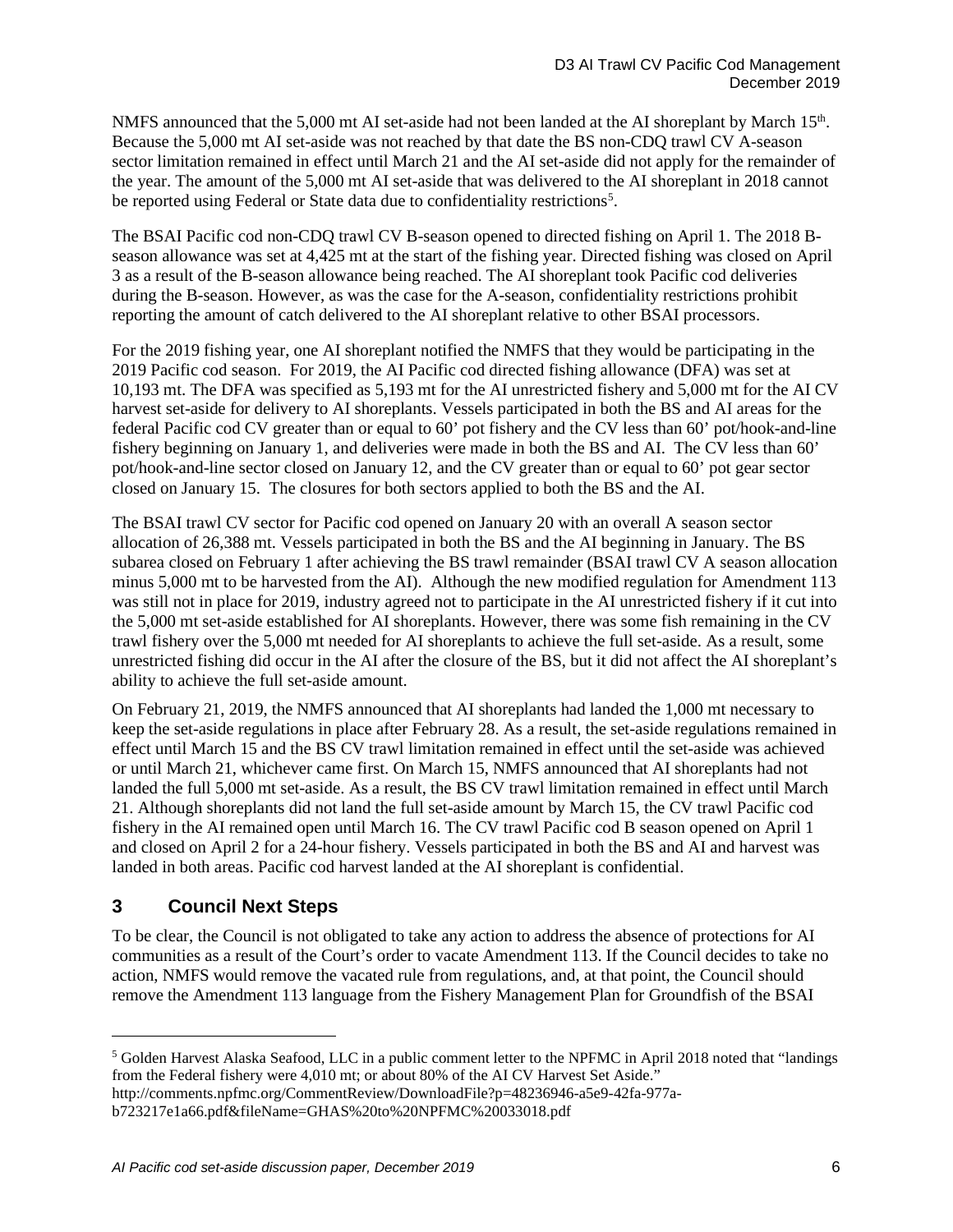Management Area through a housekeeping amendment. However, if the Council decides to address the absence of protections for AI communities via a new rulemaking, NMFS and Council could include in the proposed action an alternative to remove or replace Amendment 113 regulations and FMP language.

During the April and October 2019 meetings, the Council tasked staff to identify potential regulatory approaches that could be used to provide opportunities for trawl CVs harvesting Pacific cod in the AI and delivering to AI shoreplants. Four potential regulatory approaches are presented below.

### <span id="page-6-0"></span>**3.1 Revise Amendment 113 to address the Court's concerns and incorporate the December 2018 modification**

The first regulatory approach would involve a new rulemaking to implement a revised Amendment 113, including the modifications approved by the Council in December 2018 and an expanded description of how the revised Amendment 113 is consistent with National Standards 4 and 8. This approach would require updating the analysis for the original Amendment 113 and combining it with the analysis for the December 2018 modification. Such an analysis would provide the Council with a single document that would serve as the record for a revised Amendment 113, including the modifications. Because the December 2018 modifications built upon the original Amendment 113, the existing analysis for that action is no longer functional as a standalone document, as it contemplates amending regulations that currently have no legal effect.

The record for a revised Amendment 113 would have to explain how the action is consistent with National Standard 8. In doing so, the Council should consider the Court's ruling that National Standard 8 cannot serve as a justification for allocating Pacific cod to AI communities. Although the Council designed Amendment 113 as an allocation among harvesters and Amendment 113 directly distributed fishery resources only to catcher vessels intending to deliver to AI shoreplants, the Court determined that based on the record for Amendment 113, it appeared the intent of the program was to allocate resources to two specific fishing communities. In the Court's view, NMFS "converted National Standard 8's mandate that [NMFS] take into account impacts on affected fishing communities when pursuing the MSA's conservation objectives into a tool to affirmatively reallocate fishing privileges to benefit specific fishing communities." Despite what the Council or NMFS may add to the record to explain consistency with National Standard 8, the same Court may find a revised Amendment 113 inconsistent with National Standard 8 because it would still allocate resources in a way that provides benefits to two particular fishing communities. In a revised Amendment 113 analysis, the Council could acknowledge that National Standard 8 does not constitute a basis for allocating AI Pacific cod to specific fishing communities and explicitly state the program does not allocate anything to AI communities but instead directly allocates fishery resources only to a class of harvest vessels. The Council should reaffirm that the action effectively makes a portion of the AI Pacific cod fishery a CV fishery for a specified period of time in the A-season. The Council could also better explain that the action is designed to provide benefits and/or stability to *both* harvesters and fishery-dependent communities and is responsive to changes in management regimes like rationalization programs that necessitate putting protections in place for non-rationalized fisheries, like requiring participating CVs to deliver their catch to AI shoreplants.

The analysis for a revised Amendment 113 would also need to include an explanation of how the action promotes conservation consistent with National Standard 4. The Court stressed that National Standard 4 requires an allocation of fishing privileges "shall be…reasonably calculated to promote conservation." The opinion goes on to state that the action must actually promote a conservation purpose—that is, advance or further it—rather than just avoid jeopardizing one. Therefore, according to this Court, National Standard 4 requires something more than stating Amendment 113 is reasonably calculated to promote conservation because the action makes no changes to the total TACs for Pacific cod in the BS or AI and does not modify any existing measures protecting fishery resources. Regulations at § 600.325 states numerous methods of allocating fishing privileges are considered "conservation and management"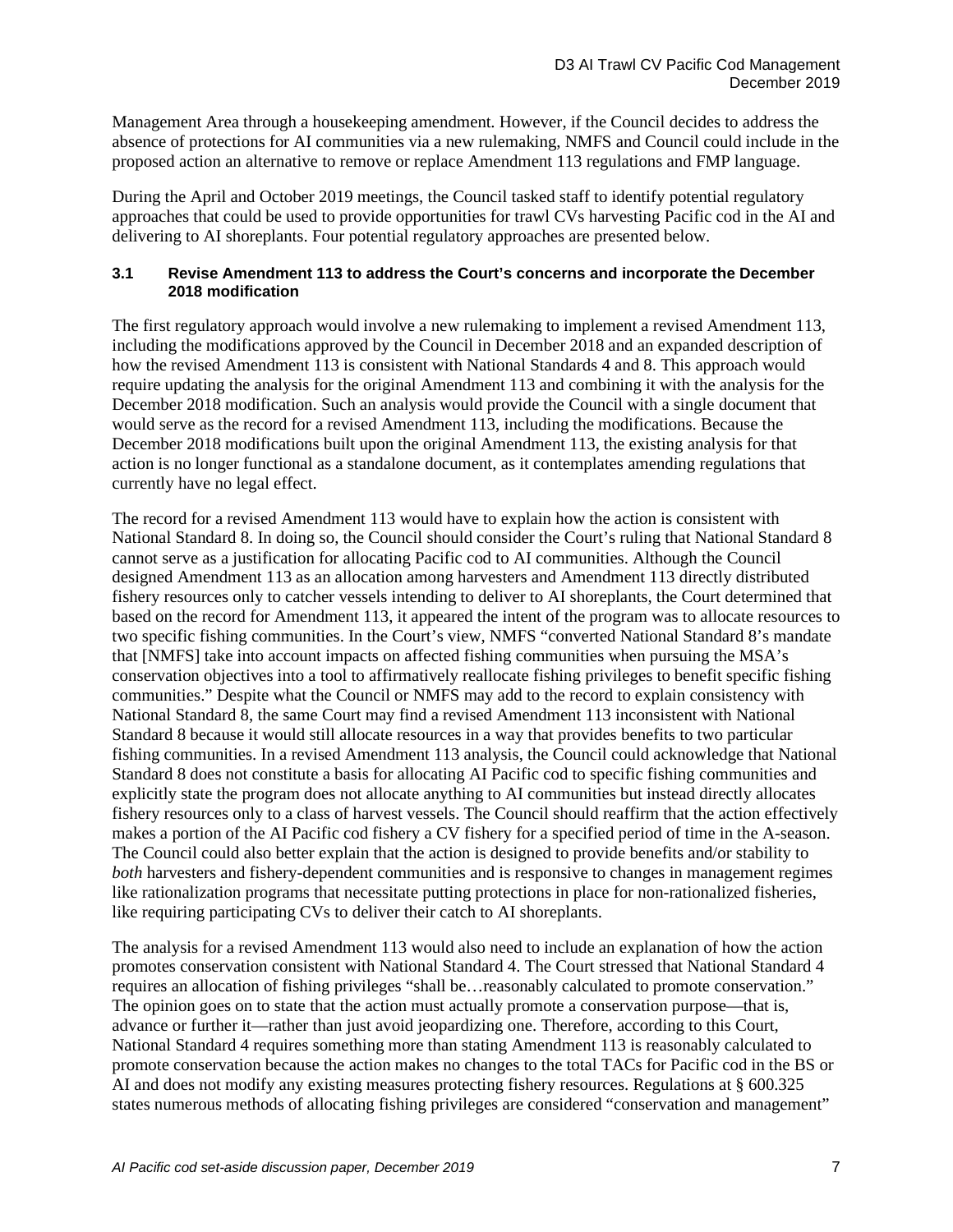measures under Section 303 of the MSA. An allocation alternative may promote conservation by encouraging a rational, more easily managed use of the resource. Or, it may promote conservation (in the sense of wise use) by optimizing the yield in terms of size, value, market mix, price, or economic or social benefit of the product. The Court expressed skepticism that an allocation could promote conservation "in the sense of wise use" as suggested by the National Standard 4 guidelines. However, the Court did not ultimately rule on the issue of whether Amendment 113 promoted conservation in the sense of wise use, as it determined the agency did not rely on that guidance in adopting Amendment 113. In addition, the Council during the October 2019 meeting had a brief discussion of National Standard 4 with regards to the term "conservation and management." It was noted in that discussion that conservation and management of National Standard 4 is broader than just providing for abundance but includes maintaining stability and growth of the fishery, avoiding conflict amongst user groups, and ensuring some degree of certainty for the fishermen which may result in better sustainability of the fishery resource as a whole. In summary, the record for a revised Amendment 113 should explain why the action is reasonably calculated to promote conservation consistent with National Standard 4 and the National Standard 4 guidelines beyond noting that it makes no changes to existing measures protecting fishery resources.

### <span id="page-7-0"></span>**3.2 October 2019 Proposed Trawl CV LAPP**

In October 2019, the Council adopted alternatives, elements, and options for a proposed BSAI Pacific cod trawl CV cooperative style LAPP. As currently envisioned, the BSAI trawl CV cooperative program would address conservation and management issues associated with the BSAI trawl CV sector including AI shoreplant deliveries of BSAI Pacific cod. Specifically, Element 6 includes provisions to promote sustained participation of AI processors and communities. Option 1 requires the cooperative(s) to reserve a set-aside ranging from 10 percent to 25 percent of the BSAI trawl CV A season harvest quota for delivery to a shoreplant in the AI management region. Option 2 would issue annual harvest quota, the lesser of 5,000 mt or 5.5 percent of the total BSAI trawl CV Pacific cod quota, to the plant operator if the community of Adak or Atka files a notice of intent to process. The benefit of this approach is it would provide a more holistic integration of the AI trawl CV Pacific cod fishery into the overall management of the BSAI trawl CV Pacific cod fishery, particularly since many vessels fish in both the BS and AI

One obvious drawback to this approach is the time required to develop and implement the trawl CV cooperative program that addresses the broad range of concerns for participants. Addressing these issues will likely take more than one review of the analytical documents before they are fully developed and ready for final action by the Council, which would likely not happen before the end of 2020.

Regarding the issue specific to AI shoreside processors, the Council could develop alternatives and options that include a regional or port-specific landing requirement. MSA Section  $303A(c)(5)(B)(i)$  states that when developing a LAPP program, policy makers should consider the basic cultural and social framework of the fishery through "the development of policies to promote the sustained participation of small owner-operated fishing vessels and fishing communities that depend on the fisheries, including regional or port-specific landing or delivery requirements". Including a regional landing requirement would ensure that a predetermined percentage of the sector allocation would be delivered to defined AI shoreplants as allowed under the MSA. Port specific landings requirements are currently a component of the Central Gulf of Alaska Rockfish Program.

Based on the authority granted the Council in Section  $303A(c)(5)(B)(i)$  of the MSA, the Council is within its authority to require cooperatives to reserve a set-aside for delivery to a shoreplant in the AI management region (Element 6, Option 1). In the October 2019 BSAI LAPP Scoping Paper for the Trawl CV and Pot  $CV \ge 60$  feet (Scoping Paper), there is a brief discussion concerning Council authority under Section 303A of the MSA when developing a regional delivery requirement or port delivery requirement that results in a group of harvesters having to deliver their Pacific cod to one processor. For example, if Adak had the only operational shoreside processor in the AI region, then harvesters would be required to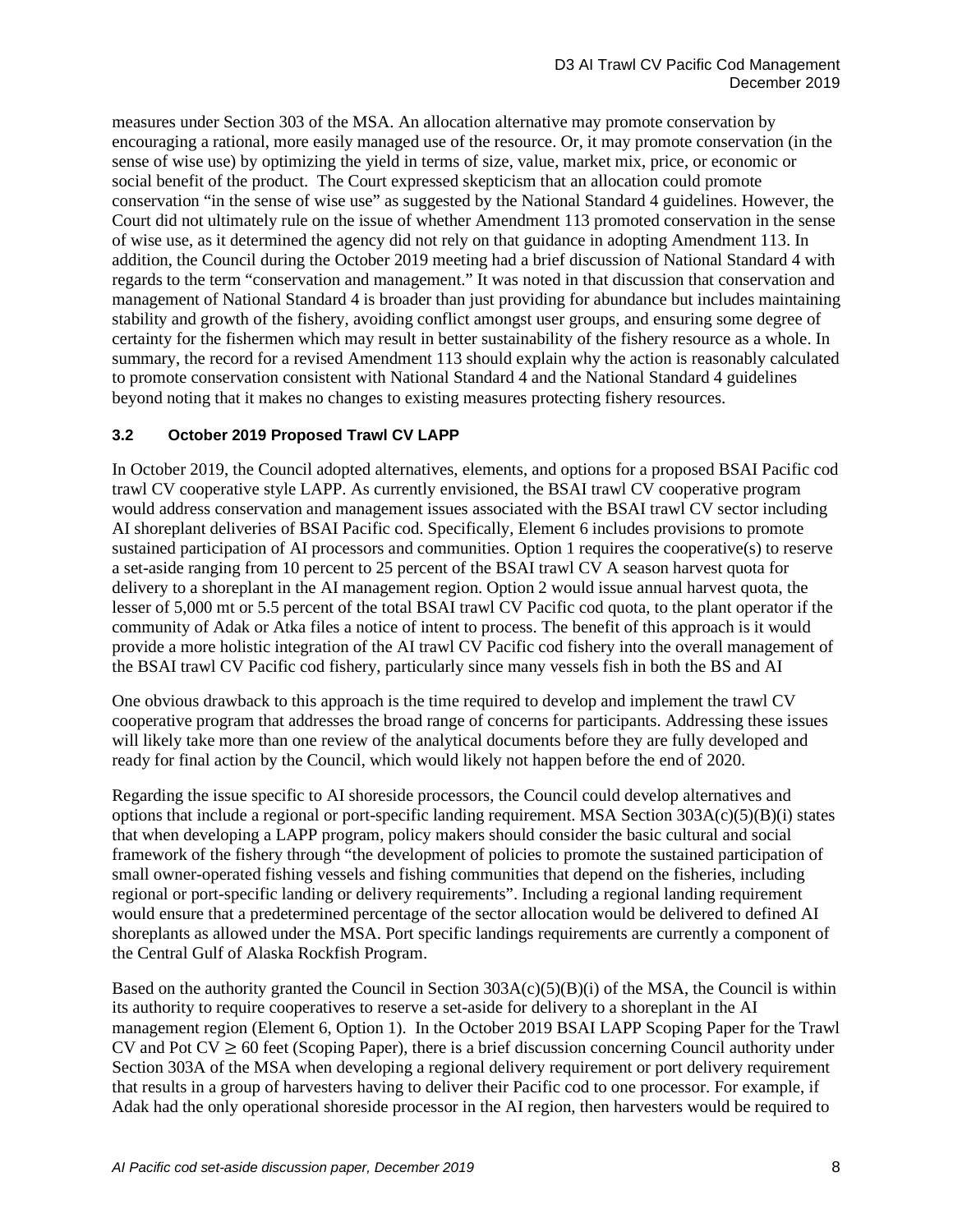deliver their Pacific cod to that one shoreside processor. Though requiring regional or port-specific deliveries is clearly authorized by Section 303A, the record for such a LAPP would still have to explain how the program is consistent with the national standards, particularly in light of the *Grounfish Forum v. Ross* decision discussed in Section 3.1 above. A LAPP would be authorized by a different statutory provision and have a different record than Amendment 113, so it is difficult to draw too many parallels. The record for any LAPP should include a robust discussion of the conservation and management objectives and benefits of a trawl CV LAPP, including considerations beyond providing for the sustained participation of fishing communities.

### <span id="page-8-0"></span>**3.3 Narrowly defined AI Pacific Cod LAPP**

Another approach would be to implement a scaled-down AI only LAPP to promote sustained participation for AI shoreside processors and communities. As an example, the scaled-down LAPP could allocate a set percentage of the non-CDQ BSAI Pacific cod trawl CV sector allocation to the AI shoreplants as quota share (QS). The Council would need to determine the appropriate percentage of the sector allocation to allocate to the shoreplant(s). It would also need to consider how to address potential annual variation in the number of shoreplants that will participate. Some general rules that could be considered are:

- QS would only be allocated during years when the AI shoreplant(s) notify NMFS, in a timely fashion, that they will be operating.
- Catch shares resulting from the QS could only be delivered to AI shoreplants that are issued QS, unless the AI shoreplants agree to CVs delivering the fish elsewhere.
- The shoreplants would lease the catch shares resulting from their OS holdings to trawl CVs to harvest the catch shares.
- The percentage of the trawl CV sector that is not allocated under the LAPP would continue to be managed as it is currently.

An issue that would need to be addressed under this structure is how the QS would be allocated among shoreplants if more than one shoreplant notifies NMFS of its intent to process AI Pacific cod the following year. In that case, the Council will need to develop an allocation formula that is not based on history, since the new shoreplants will not have had history in the fishery. This issue will likely be contentious and if more shoreplants enter the fishery it could lead to requests for ever increasing percentages of the BSAI trawl CV sector allocation being assigned to the LAPP. The maximum limit could be an amount equal to the AI Pacific cod directed fishing allowance, but the allocation could be less than that amount to allow opportunities for small fixed gear vessels or longline C/Ps to fish in the AI.

As described above in more detail, the Council has full authority under Section  $303A(c)(5)(B)(i)$  of the MSA to include a regional delivery requirement or port delivery requirement. The analysis of the proposed action should explain how such an action is consistent with the national standards, particularly in light of the Court's ruling in *Groundfish Forum v. Ross*.

### <span id="page-8-1"></span>**3.4 LAPP with a Regional Fishing Association**

A third method would be to develop a LAPP that includes a regional fishing association whose board of directors includes all communities in the AI west of 170° longitude that have a processor that notifies NMFS they intend to process Pacific cod the following year. The MSA defines a regional fishing association and the requirements for one to form in Section  $303A(c)(4)$ . To be eligible to participate in a LAPP to harvest fish, a regional fishery association must:

• be located within the management area of the relevant Council;